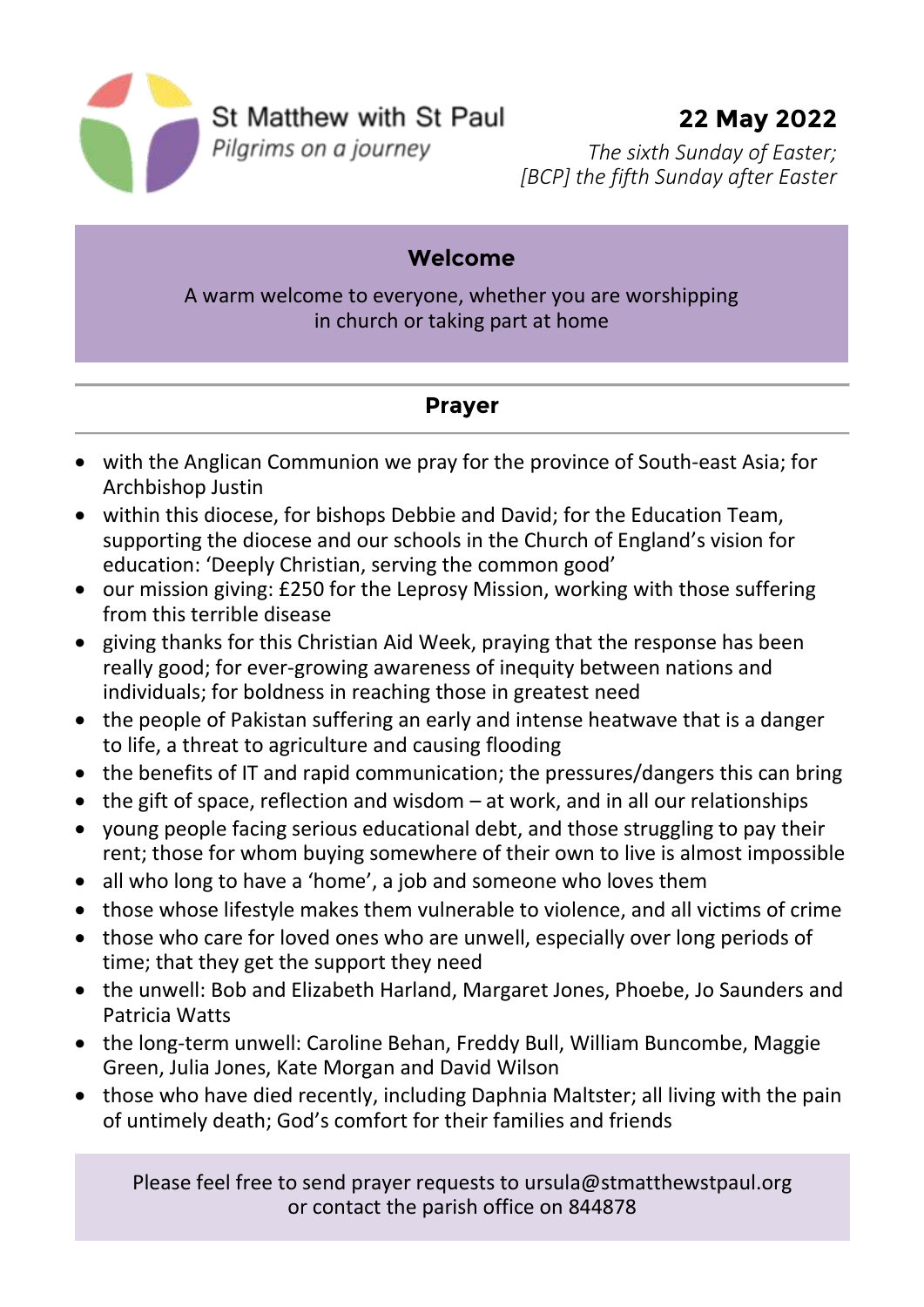# **Services for 22 May**

| 9.30 am<br>St Paul's            | Parish Eucharist (live-streamed)                                                                                                                                                                                                                                                                                                                                                                                                 |
|---------------------------------|----------------------------------------------------------------------------------------------------------------------------------------------------------------------------------------------------------------------------------------------------------------------------------------------------------------------------------------------------------------------------------------------------------------------------------|
|                                 | Stand                                                                                                                                                                                                                                                                                                                                                                                                                            |
| <b>Processional</b><br>hymn     | 137 Crown him with many crowns, verses 1, 3, 4, 5                                                                                                                                                                                                                                                                                                                                                                                |
| The gathering                   | In the name of the Father,<br>and of the Son,<br>and of the Holy Spirit.<br>Amen.                                                                                                                                                                                                                                                                                                                                                |
| <b>Storytime and</b><br>song    | Children come and sit by the dais steps<br>After the song they go to their group                                                                                                                                                                                                                                                                                                                                                 |
| <b>Greeting</b>                 | The Lord be with you.<br>And also with you.                                                                                                                                                                                                                                                                                                                                                                                      |
|                                 | Alleluia! Christ is risen.<br>He is risen indeed. Alleluia!                                                                                                                                                                                                                                                                                                                                                                      |
| <b>Prayer of</b><br>preparation | <b>Almighty God,</b><br>to whom all hearts are open,<br>all desires known,<br>and from whom no secrets are hidden:<br>cleanse the thoughts of our hearts<br>by the inspiration of your Holy Spirit,<br>that we may perfectly love you,<br>and worthily magnify your holy name;<br>through Christ our Lord. Amen.                                                                                                                 |
| <b>Prayers of</b><br>penitence  | Christ our Passover lamb has been sacrificed for us.<br>Let us therefore rejoice by putting away all malice and evil,<br>and confessing our sins with a sincere and true heart.                                                                                                                                                                                                                                                  |
|                                 | Let us confess our sins.                                                                                                                                                                                                                                                                                                                                                                                                         |
|                                 | Most merciful God,<br><b>Father of our Lord Jesus Christ,</b><br>we confess that we have sinned<br>in thought, word and deed.<br>We have not loved you with our whole heart.<br>We have not loved our neighbours as ourselves.<br>In your mercy forgive what we have been,<br>help us to amend what we are,<br>and direct what we shall be;<br>that we may do justly, love mercy,<br>and walk humbly with you, our God.<br>Amen. |

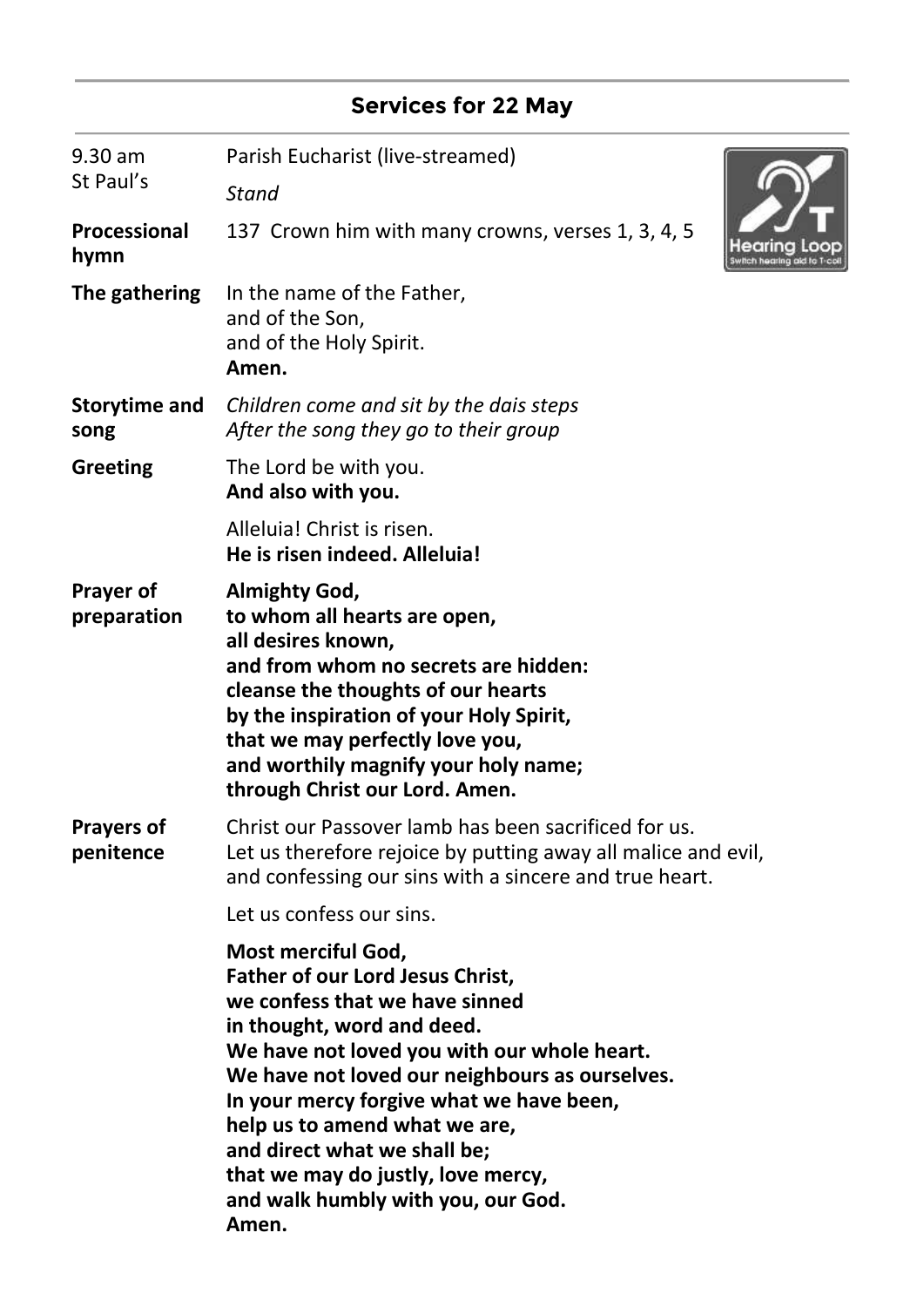|                  | <b>Almighty God</b><br>who forgives all who truly repent,<br>have mercy upon you,<br>pardon and deliver you from all your sins,<br>confirm and strengthen you in all goodness,<br>and keep you in life eternal,<br>through Jesus Christ our Lord.<br>Amen.                                                                                                                               |
|------------------|------------------------------------------------------------------------------------------------------------------------------------------------------------------------------------------------------------------------------------------------------------------------------------------------------------------------------------------------------------------------------------------|
| Gloria<br>(sung) | Glory, glory to God,<br>glory to God in the highest;<br>peace to his people on earth,<br>peace to his people on earth.                                                                                                                                                                                                                                                                   |
|                  | Lord God, heavenly King,<br>almighty God and Father,<br>we worship you, we give you thanks,<br>we praise you for your glory.                                                                                                                                                                                                                                                             |
|                  | Glory, glory to God,<br>glory to God in the highest;<br>peace to his people on earth,<br>peace to his people on earth.                                                                                                                                                                                                                                                                   |
|                  | Lord Jesus Christ, only Son of the Father,<br>Lord God, Lamb of God,<br>you take away the sin of the world:<br>have mercy on us;<br>you are seated at the right hand of the Father:<br>receive our prayer, receive our prayer, receive our prayer.                                                                                                                                       |
|                  | You alone are the Holy One,<br>you alone are the Lord, you alone are the Lord,<br>you alone are the most high, Jesus Christ,<br>with the Holy Spirit,<br>in the glory, the glory, the glory of God the Father.<br>Amen, amen, amen, amen, amen, amen.                                                                                                                                    |
| <b>Collect</b>   | Great and loving Father,<br>your will for us in Jesus<br>is the peace the world cannot give;<br>your abiding gift<br>is the Advocate he promised.<br>Calm all troubled hearts,<br>dispel every fear.<br>Keep us steadfast in love<br>and faithful to your word,<br>that we may always be your dwelling place.<br>Grant this through Jesus Christ, the first-born from the dead.<br>Amen. |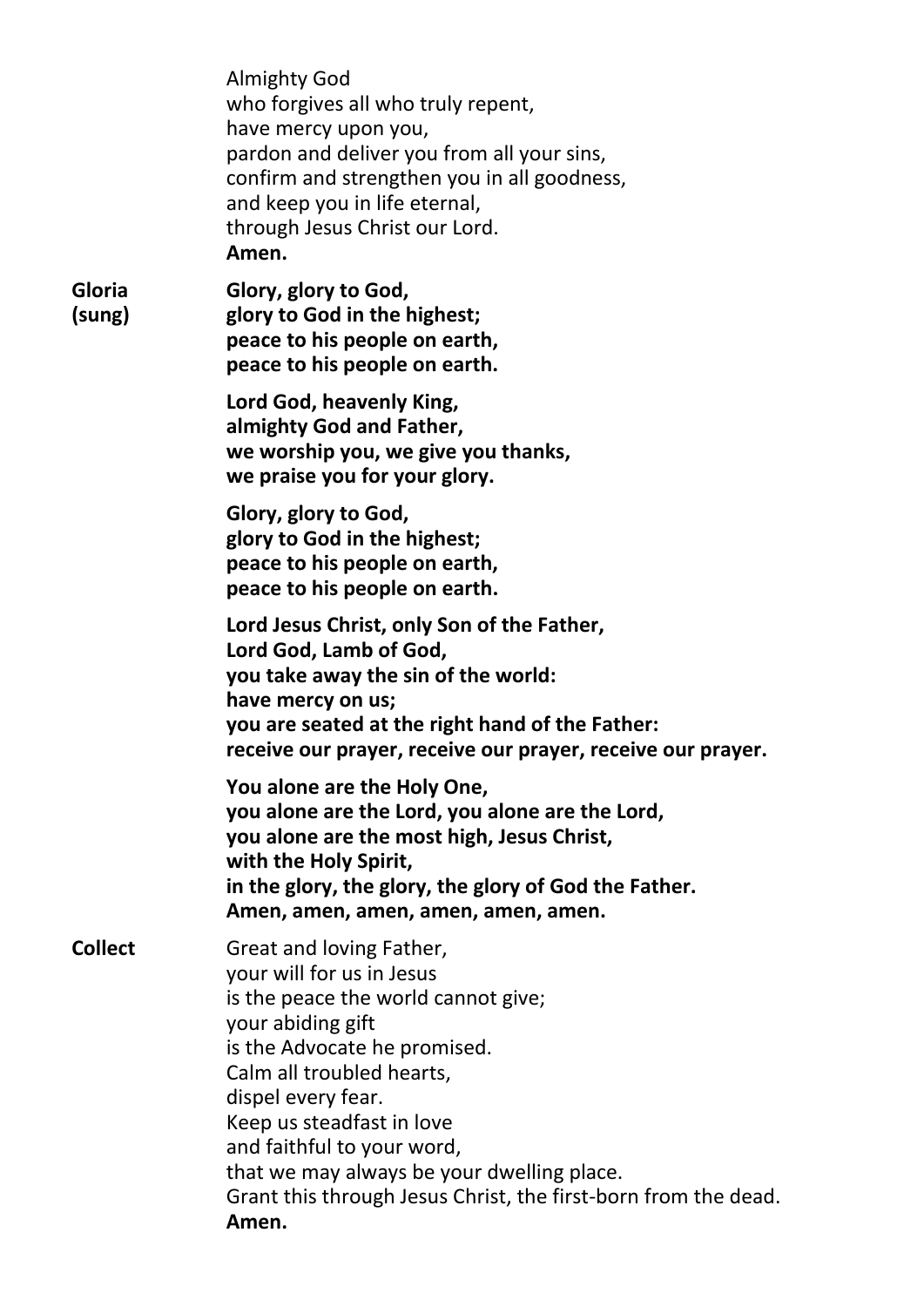*Sit*

#### **Liturgy of the word** A reading from the Acts of the Apostles

During the night Paul had a vision: there stood a man of Macedonia pleading with him and saying, 'Come over to Macedonia and help us'. When he had seen the vision, we immediately tried to cross over to Macedonia, being convinced that God had called us to proclaim the good news to them.

We set sail from Troas and took a straight course to Samothrace, the following day to Neapolis, and from there to Philippi, which is a leading city of the district of Macedonia and a Roman colony. We remained in this city for some days. On the sabbath day we went outside the gate by the river, where we supposed there was a place of prayer; and we sat down and spoke to the women who had gathered there. A certain woman named Lydia, a worshipper of God, was listening to us; she was from the city of Thyatira and a dealer in purple cloth. The Lord opened her heart to listen eagerly to what was said by Paul. When she and her household were baptised, she urged us, saying, 'If you have judged me to be faithful to the Lord, come and stay at my home'. And she prevailed upon us.

*Acts 16: 9–15 [p. 911]*

For God's holy word, **thanks be to God.**

A reading from the book of Revelation

And in the spirit he carried me away to a great, high mountain and showed me the holy city Jerusalem coming down out of heaven from God.

I saw no temple in the city, for its temple is the Lord God the Almighty and the Lamb. And the city has no need of sun or moon to shine on it, for the glory of God is its light, and its lamp is the Lamb. The nations will walk by its light, and the kings of the earth will bring their glory into it. Its gates will never be shut by day – and there will be no night there. People will bring into it the glory and the honour of the nations. But nothing unclean will enter it, nor anyone who practises abomination or falsehood, but only those who are written in the Lamb's book of life.

Then the angel showed me the river of the water of life, bright as crystal, flowing from the throne of God and of the Lamb through the middle of the street of the city. On either side of the river is the tree of life with its twelve kinds of fruit, producing its fruit each month; and the leaves of the tree are for the healing of the nations. Nothing accursed will be found there any more. But the throne of God and of the Lamb will be in it, and his servants will worship him;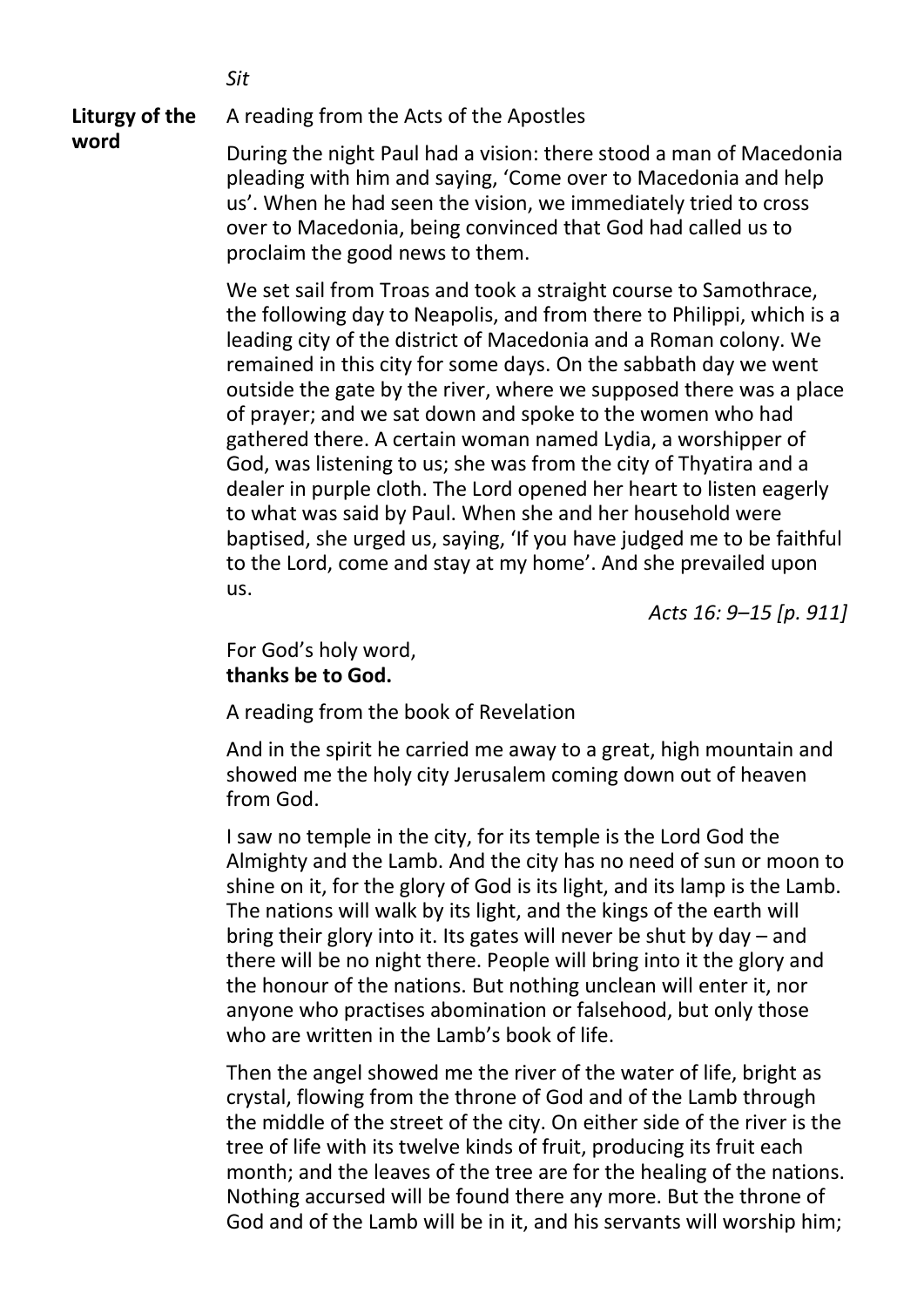they will see his face, and his name will be on their foreheads. And there will be no more night; they need no light of lamp or sun, for the Lord God will be their light, and they will reign for ever and ever.

*Revelation 21: 10, 22–27; 22: 1–5 [p. 912]*

For God's holy word, **thanks be to God.**

*Stand*

**Gradual hymn** 684 Thou, whose almighty word

Alleluia, alleluia.

**Gospel reading**

I am the first and the last, says the Lord, and the living one; I was dead, and behold I am alive for evermore.

*(Revelation 1: 17, 18)*



Hear the gospel of our Lord Jesus Christ, according to John. **Glory to you, O Lord.**

After this there was a festival of the Jews, and Jesus went up to Jerusalem.

Now in Jerusalem by the Sheep Gate there is a pool, called in Hebrew Beth-zatha, which has five porticoes. In these lay many invalids – blind, lame and paralysed. One man was there who had been ill for thirty-eight years. When Jesus saw him lying there and knew that he had been there a long time, he said to him, 'Do you want to be made well?' The sick man answered him, 'Sir, I have no one to put me into the pool when the water is stirred up; and while I am making my way, someone else steps down ahead of me'. Jesus said to him, 'Stand up, take your mat and walk'. At once the man was made well, and he took up his mat and began to walk.

Now that day was a sabbath.

*John 5: 1–9 [p. 913]*

This is the gospel of the Lord. **Praise to you, O Christ.**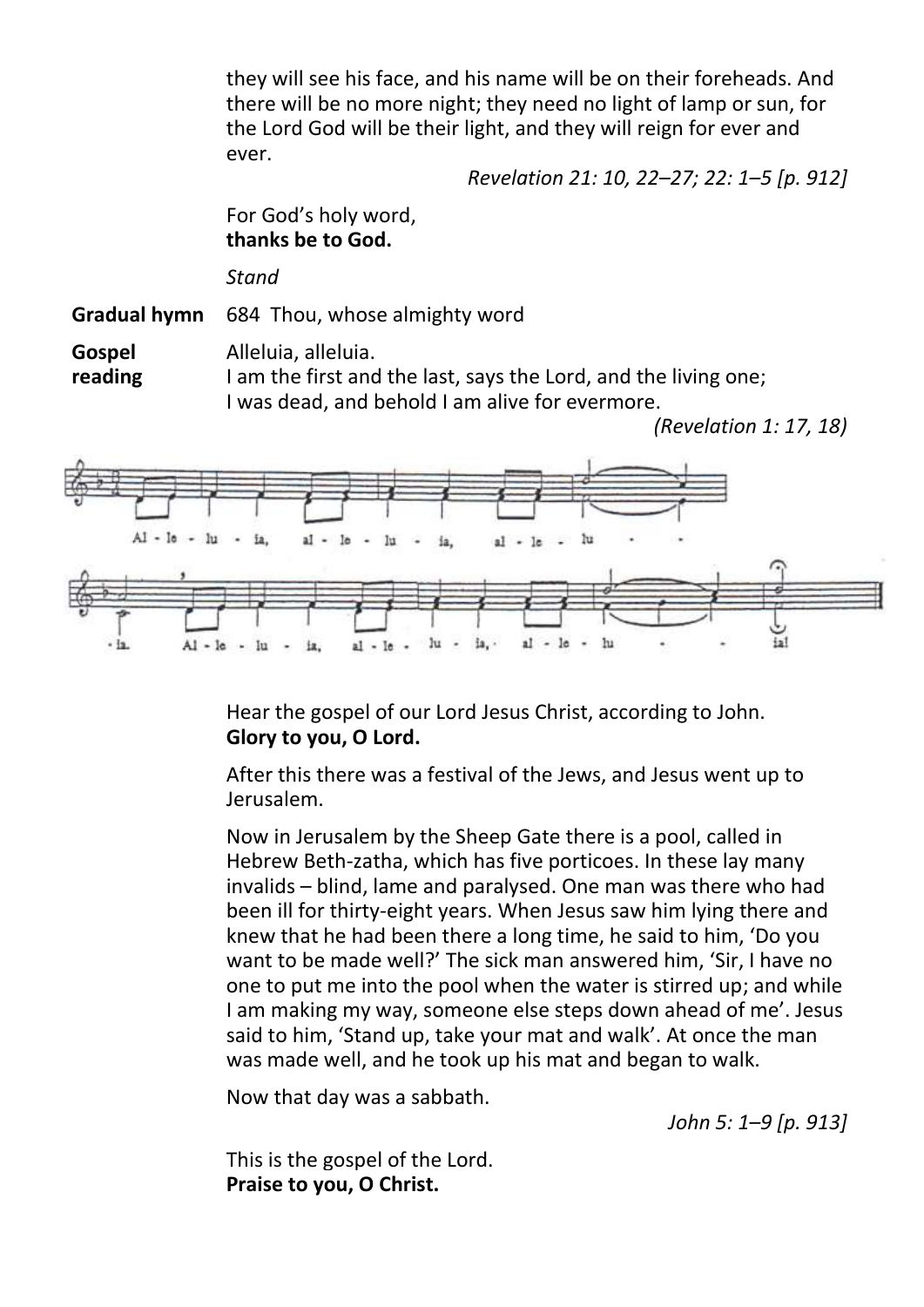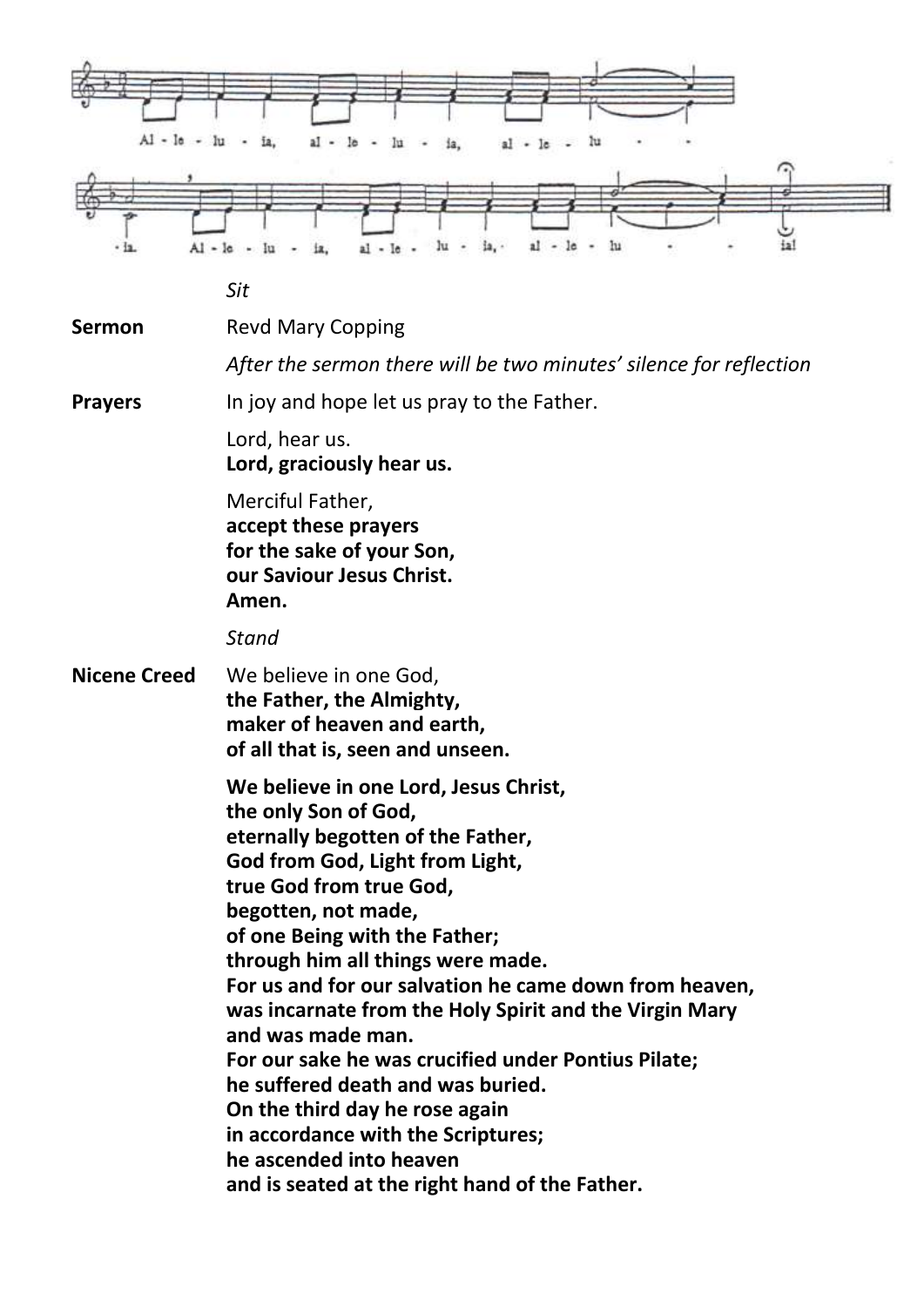|                                     | He will come again in glory to judge the living and the dead,<br>and his kingdom will have no end.                                                                                                                                                                                                                                                                                                           |
|-------------------------------------|--------------------------------------------------------------------------------------------------------------------------------------------------------------------------------------------------------------------------------------------------------------------------------------------------------------------------------------------------------------------------------------------------------------|
|                                     | We believe in the Holy Spirit,<br>the Lord, the giver of life,<br>who proceeds from the Father and the Son,<br>who with the Father and the Son is worshipped and glorified,<br>who has spoken through the prophets.                                                                                                                                                                                          |
|                                     | We believe in one holy catholic and apostolic Church.<br>We acknowledge one baptism for the forgiveness of sins.<br>We look for the resurrection of the dead,<br>and the life of the world to come.<br>Amen.                                                                                                                                                                                                 |
| Liturgy of the<br>sacrament         | The risen Christ came and stood among his disciples<br>and said, 'Peace be with you'.<br>Then were they glad when they saw the Lord. Alleluia.<br>(John 20: 19, 20)                                                                                                                                                                                                                                          |
|                                     | The peace of the Lord be always with you.<br>And also with you.                                                                                                                                                                                                                                                                                                                                              |
| <b>Hymn</b>                         | 755 Ye holy angels bright                                                                                                                                                                                                                                                                                                                                                                                    |
|                                     | Blessèd are you, Lord God of all creation.<br>In your loving care you spread before us the table of life<br>and give us the cup of salvation to drink.<br>Keep us always in the fold of our Saviour and our Shepherd,<br>your Son, Jesus Christ our Lord.<br>Blessèd be God for ever.                                                                                                                        |
|                                     | Sit                                                                                                                                                                                                                                                                                                                                                                                                          |
| <b>Eucharistic</b><br><b>Prayer</b> | The Lord be with you.<br>And also with you.                                                                                                                                                                                                                                                                                                                                                                  |
|                                     | Lift up your hearts.<br>We lift them to the Lord.                                                                                                                                                                                                                                                                                                                                                            |
|                                     | Let us give thanks to the Lord our God.<br>It is right to give thanks and praise.                                                                                                                                                                                                                                                                                                                            |
|                                     | We lift our hearts in praise to you, God of glory,<br>because in every time and place<br>you have shown yourself to your people<br>and revealed your purpose to dwell with them always.<br>In the wilderness you made your place of dwelling in a tabernacle.<br>In Jerusalem the temple became a theatre of encounter with you.<br>In Jesus your Son you came among us,<br>making your home in human flesh. |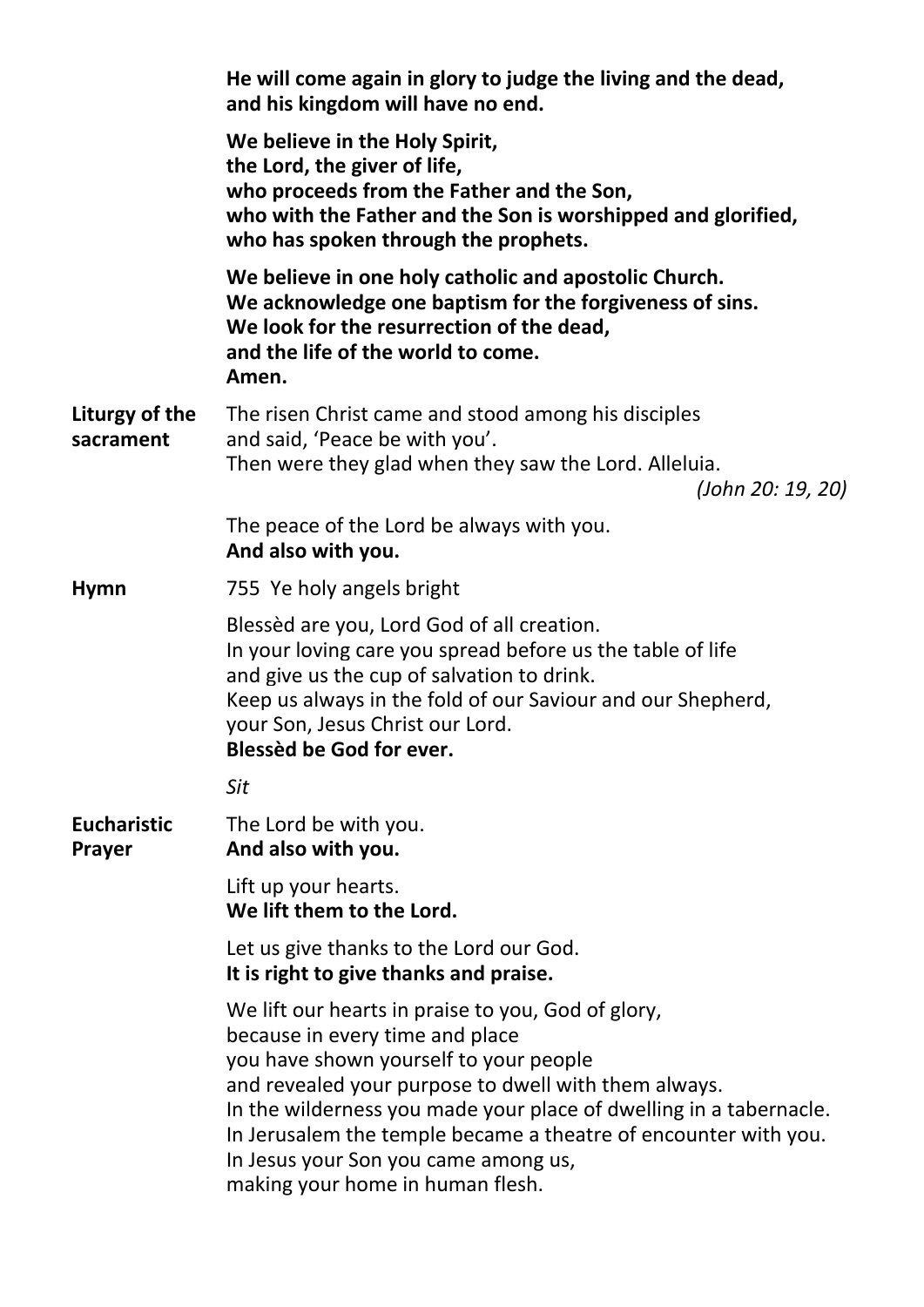|                             | In his death he faced the consequences of our sin<br>and in his resurrection he made possible<br>an everlasting home for us at your right hand.<br>You have prepared for us a holy city of heavenly lights<br>where we will dwell with you for ever.<br>So with angels and archangels we join the praises<br>sung for evermore in that eternal city.                                                                                                                                                                                                                                                                                                                                                       |
|-----------------------------|------------------------------------------------------------------------------------------------------------------------------------------------------------------------------------------------------------------------------------------------------------------------------------------------------------------------------------------------------------------------------------------------------------------------------------------------------------------------------------------------------------------------------------------------------------------------------------------------------------------------------------------------------------------------------------------------------------|
| <b>Sanctus</b><br>(sung)    | Holy, holy, holy Lord,<br>God of power and God of might,<br>heaven and earth are full of your glory.<br>Hosanna in the highest;<br>hosanna, hosanna, hosanna in the highest;<br>hosanna, hosanna, hosanna in the highest.                                                                                                                                                                                                                                                                                                                                                                                                                                                                                  |
| <b>Benedictus</b><br>(sung) | Blessèd is he, blessèd is he, blessèd is he<br>who comes in the name, he who comes in the name of the Lord.<br>Hosanna in the highest;<br>hosanna, hosanna, hosanna in the highest;<br>hosanna, hosanna, hosanna in the highest.                                                                                                                                                                                                                                                                                                                                                                                                                                                                           |
|                             | Lord God Almighty, from your throne flows the river of life.<br>Fed from that river, your tree of life bears fruit<br>for the healing of the nations.<br>Nourish your Church in this sacred meal,<br>that the bread and wine we receive<br>may be poured out through us as life abundant.<br>By the power of the Holy Spirit,<br>make your Church a healing balm in places of suffering and sorrow.<br>Sanctify this bread and cup that they may be for us<br>the body and blood of your Son.<br>Who, at supper with his disciples, took bread, gave you thanks,<br>broke the bread, and gave it to them, saying,<br>'Take, eat: this is my body which is given for you;<br>do this in remembrance of me'. |

After supper he took the cup.

Again he gave you thanks, and gave it to his disciples, saying, 'Drink this, all of you: this is my blood of the new covenant, which is shed for you and for many for the forgiveness of sins. Do this, as often as you drink it, in remembrance of me.'

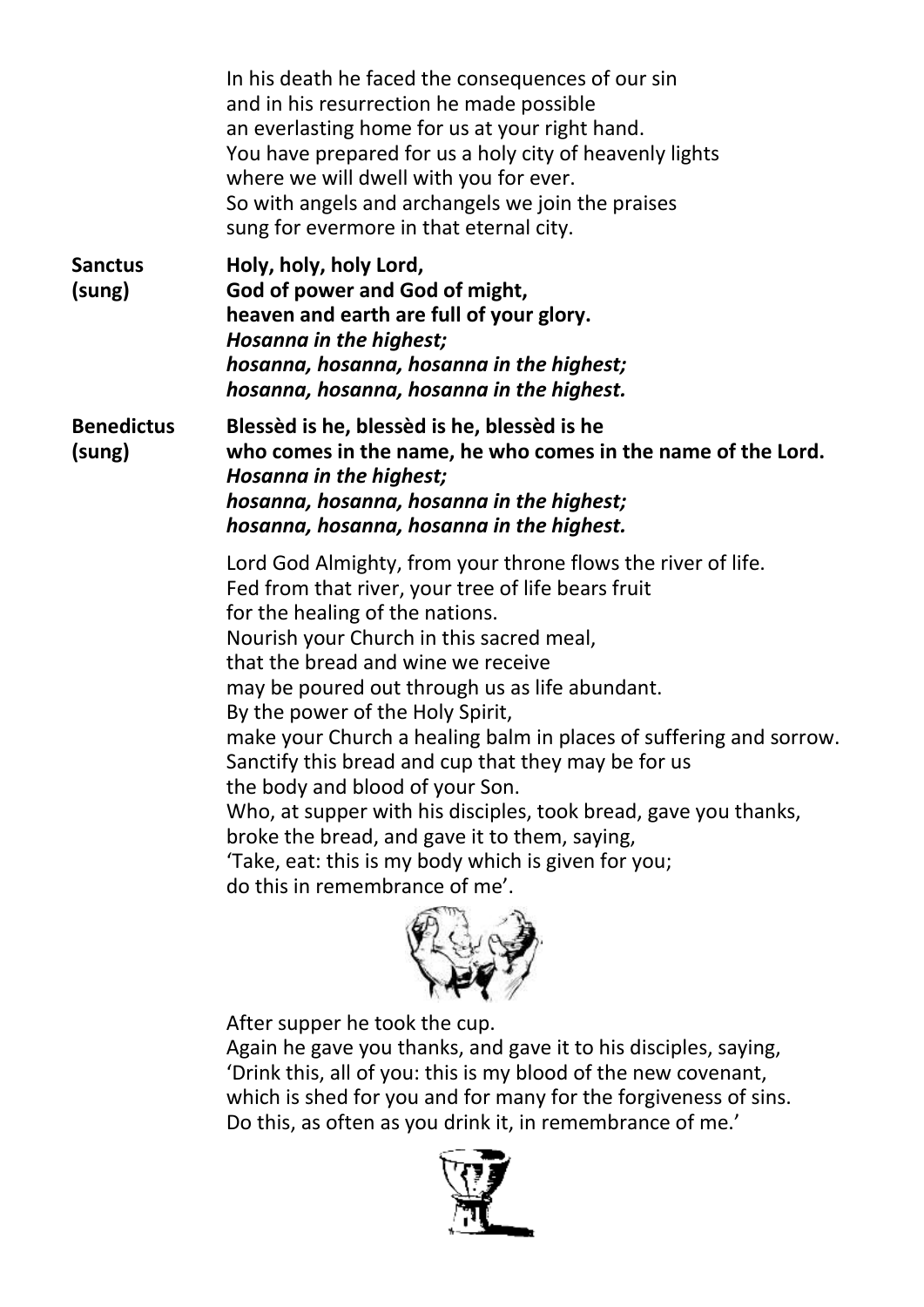|                                 | Great is the mystery of faith.<br><b>Christ has died;</b><br>Christ is risen;<br>Christ will come again.                                                                                                                                                                                                                                                                                                                                                                                                                                                                                                                                                                                          |
|---------------------------------|---------------------------------------------------------------------------------------------------------------------------------------------------------------------------------------------------------------------------------------------------------------------------------------------------------------------------------------------------------------------------------------------------------------------------------------------------------------------------------------------------------------------------------------------------------------------------------------------------------------------------------------------------------------------------------------------------|
|                                 | Revealing God, whose radiance is all holiness,<br>make your face to shine upon us that we may be saved.<br>Look with mercy upon those who turn to you in hope<br>and long for peace the world cannot give.<br>Hold in your light of compassion every troubled heart<br>that waits for the dawn of your one eternal day.<br>Shine with the fullness of your love into every fear-filled soul<br>and make yourself known to all who long to see your face;<br>until that hour when night is no more<br>and there is no need of lamp or sun,<br>when you will be our light and when in your eternal radiance<br>you shall reign for ever and ever, one God,<br>Father, Son and Holy Spirit.<br>Amen. |
| The Lord's<br><b>Prayer</b>     | As our Saviour taught us, so we pray:<br>Our Father in heaven,<br>hallowed be your name,<br>your kingdom come,<br>your will be done,<br>on earth as in heaven.<br>Give us today our daily bread.<br><b>Forgive us our sins</b><br>as we forgive those who sin against us.<br>Lead us not into temptation<br>but deliver us from evil.<br>For the kingdom, the power and the glory are yours,<br>now and for ever. Amen.                                                                                                                                                                                                                                                                           |
| <b>Breaking of</b><br>the Bread | Jesus says, I am the bread of life;<br>whoever eats this bread will live for ever.<br>Lord, our hearts hunger for you;<br>give us this bread always.                                                                                                                                                                                                                                                                                                                                                                                                                                                                                                                                              |
| <b>Agnus Dei</b><br>(sung)      | Jesus, Lamb of God, Jesus, Lamb of God,<br>you take away the sins of the world:<br>have mercy on us.                                                                                                                                                                                                                                                                                                                                                                                                                                                                                                                                                                                              |
|                                 | Jesus, Lamb of God, Jesus, Lamb of God,<br>you take away the sins of the world:<br>have mercy on us.                                                                                                                                                                                                                                                                                                                                                                                                                                                                                                                                                                                              |
|                                 | Jesus, Lamb of God, Jesus, Lamb of God,<br>you take away the sins of the world:<br>grant us your peace, grant us your peace.                                                                                                                                                                                                                                                                                                                                                                                                                                                                                                                                                                      |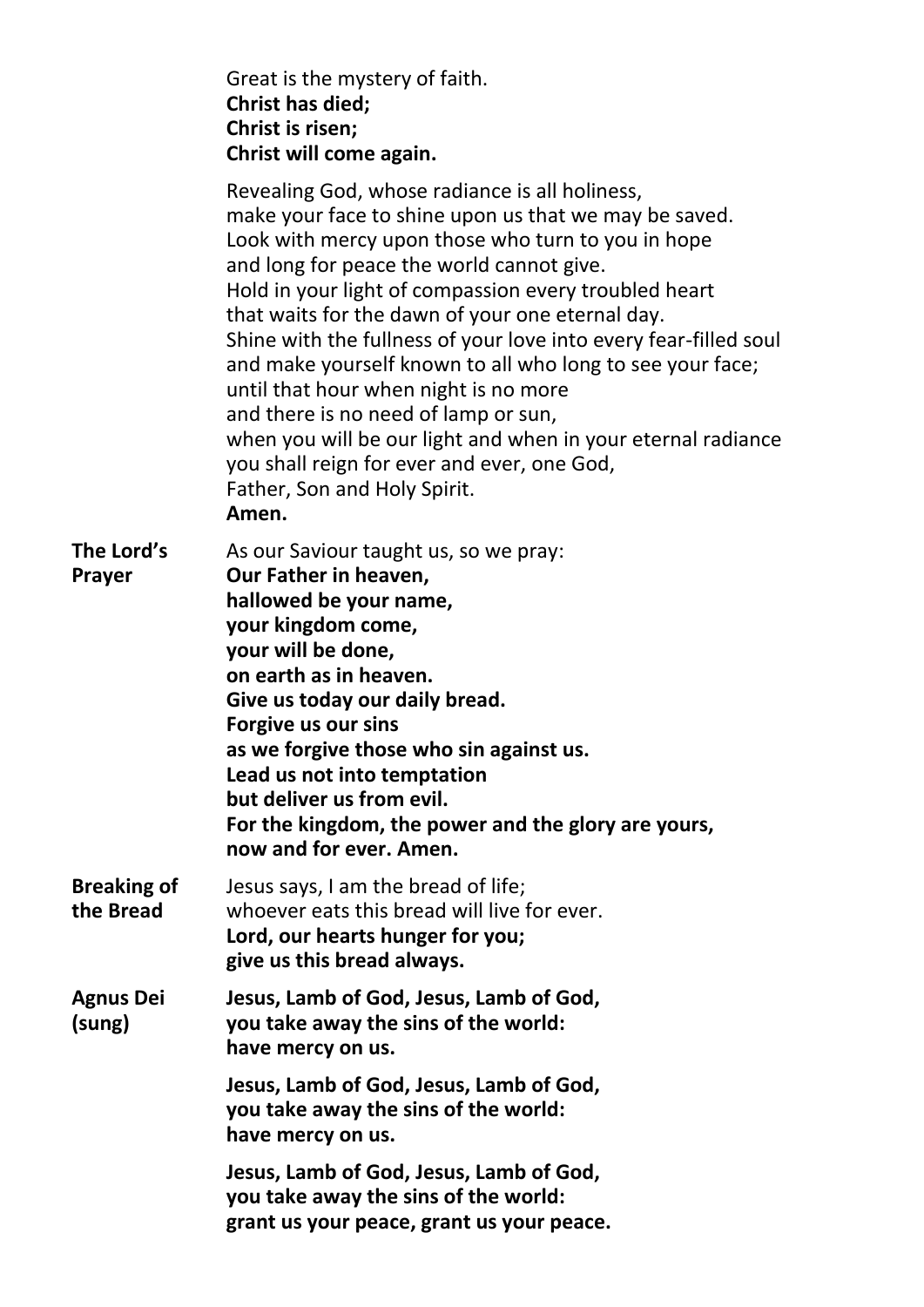| Giving of<br><b>Communion</b>    | Alleluia. Christ our Passover is sacrificed for us.<br>Therefore let us keep the feast. Alleluia.                                                                                                                                                                                           |
|----------------------------------|---------------------------------------------------------------------------------------------------------------------------------------------------------------------------------------------------------------------------------------------------------------------------------------------|
| Post-<br>Communion<br>prayers    | God our Father,<br>whose Son Jesus Christ gives the water of eternal life:<br>may we thirst for you,<br>the spring of life and source of goodness,<br>through him who is alive and reigns, now and for ever.<br>Amen.                                                                       |
|                                  | <b>Almighty God,</b><br>we thank you for feeding us<br>with the body and blood of your Son Jesus Christ.<br>Through him we offer you our souls and bodies<br>to be a living sacrifice.<br>Send us out<br>in the power of your Spirit<br>to live and work<br>to your praise and glory. Amen. |
|                                  | <b>Stand</b>                                                                                                                                                                                                                                                                                |
| <b>Hymn</b>                      | 106 City of God, verses 1, 2, 3, 5                                                                                                                                                                                                                                                          |
| <b>Blessing and</b><br>dismissal | God, who through the resurrection of our Lord Jesus Christ<br>has given us the victory,<br>give you joy and peace in your faith;<br>and the blessing of God almighty,<br>the Father, the Son and the Holy Spirit<br>be among you and remain with you always.<br>Amen.                       |
|                                  | With the power that raised Jesus from the dead<br>at work within you,<br>go in the peace of Christ.<br>Alleluia, alleluia.<br>Thanks be to God. Alleluia, alleluia.                                                                                                                         |
|                                  | Refreshments are served at the back of church. Decaffeinated<br>coffee now available!                                                                                                                                                                                                       |
| $11.15$ am<br>St Matthew's       | [BCP] Mattins                                                                                                                                                                                                                                                                               |
| <b>Readings</b>                  | Acts 16: 9-15; John 5: 1-9 [p. 911]<br>See above                                                                                                                                                                                                                                            |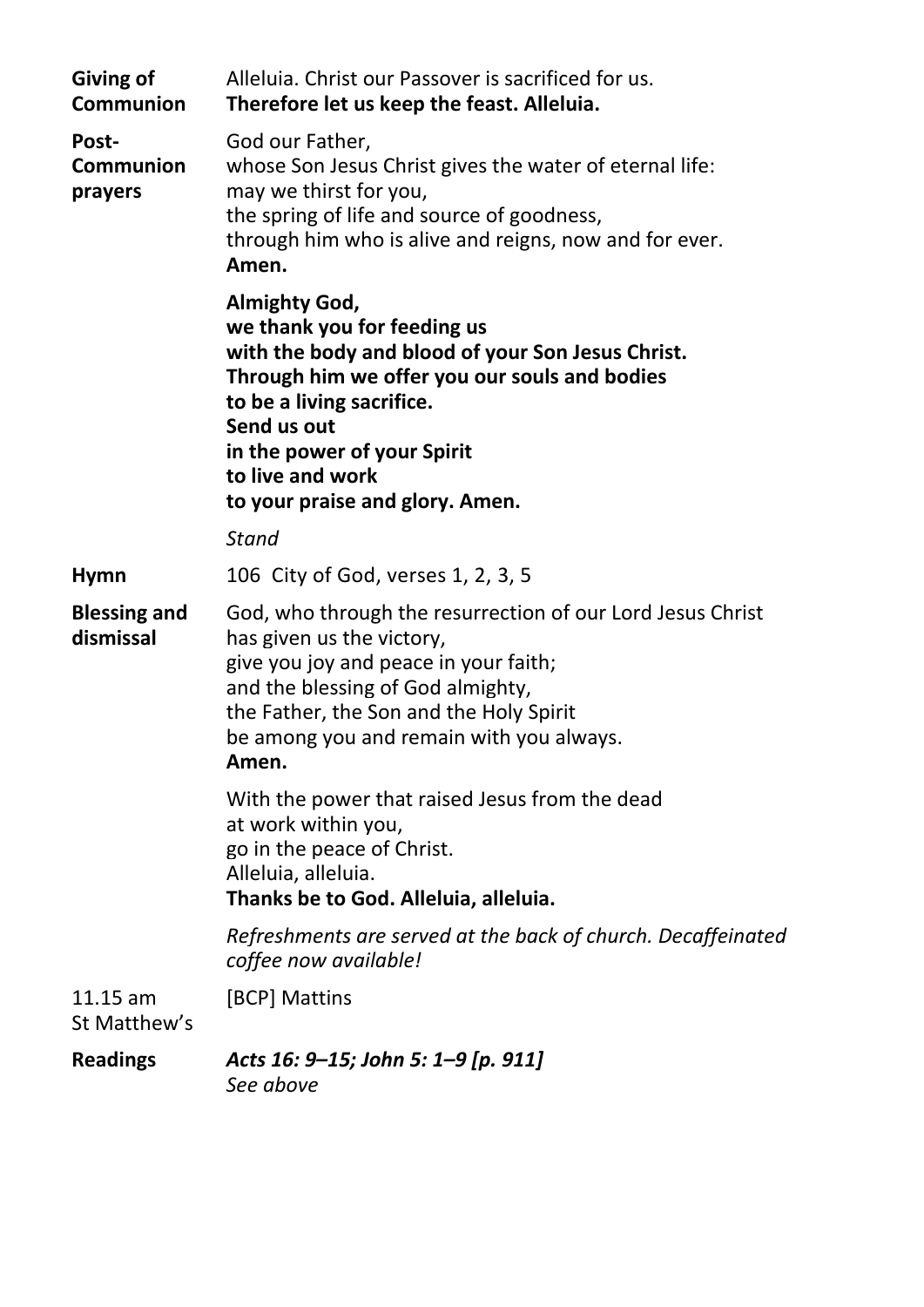# **Midweek service**

Wed, 11 am St Matthew's Thurs, 7.30 pm Ascension Day Eucharist St Paul's [BCP] Holy Communion

#### **Services for 29 May**

*Ascension Sunday; [BCP] Sunday after Ascension Day*

| $9.30$ am    | Praise and Worship Eucharist (live-streamed)          |
|--------------|-------------------------------------------------------|
| St Paul's    | Reading: Luke 24: 44–53, from The Message translation |
| $11.15$ am   | [BCP] Mattins                                         |
| St Matthew's | Readings: Acts 1: 1-11; Luke 24: 44-53 [p. 917]       |

#### **Stewardship update**

We can be thankful to 12 people who have promised to give an extra monthly £315 by standing order towards our running costs. And to some others for very generous one-off donations of £11,750. This will help reduce some of our shortfall in giving to help pay this year's bills. Although we're still some way short, thank you to everyone who has responded so far.

These are difficult times financially for everyone as well as for the parish. But if you aren't already giving regularly by standing order, please can you? And if you are, but haven't yet reviewed if you could give more, please could you?

If everyone on average could give £20 extra each month (just £5 more each week), that's all it would take to meet our monthly running costs. For more details see this month's parish magazine and our leaflets about Giving and Gift Aid available in each church.

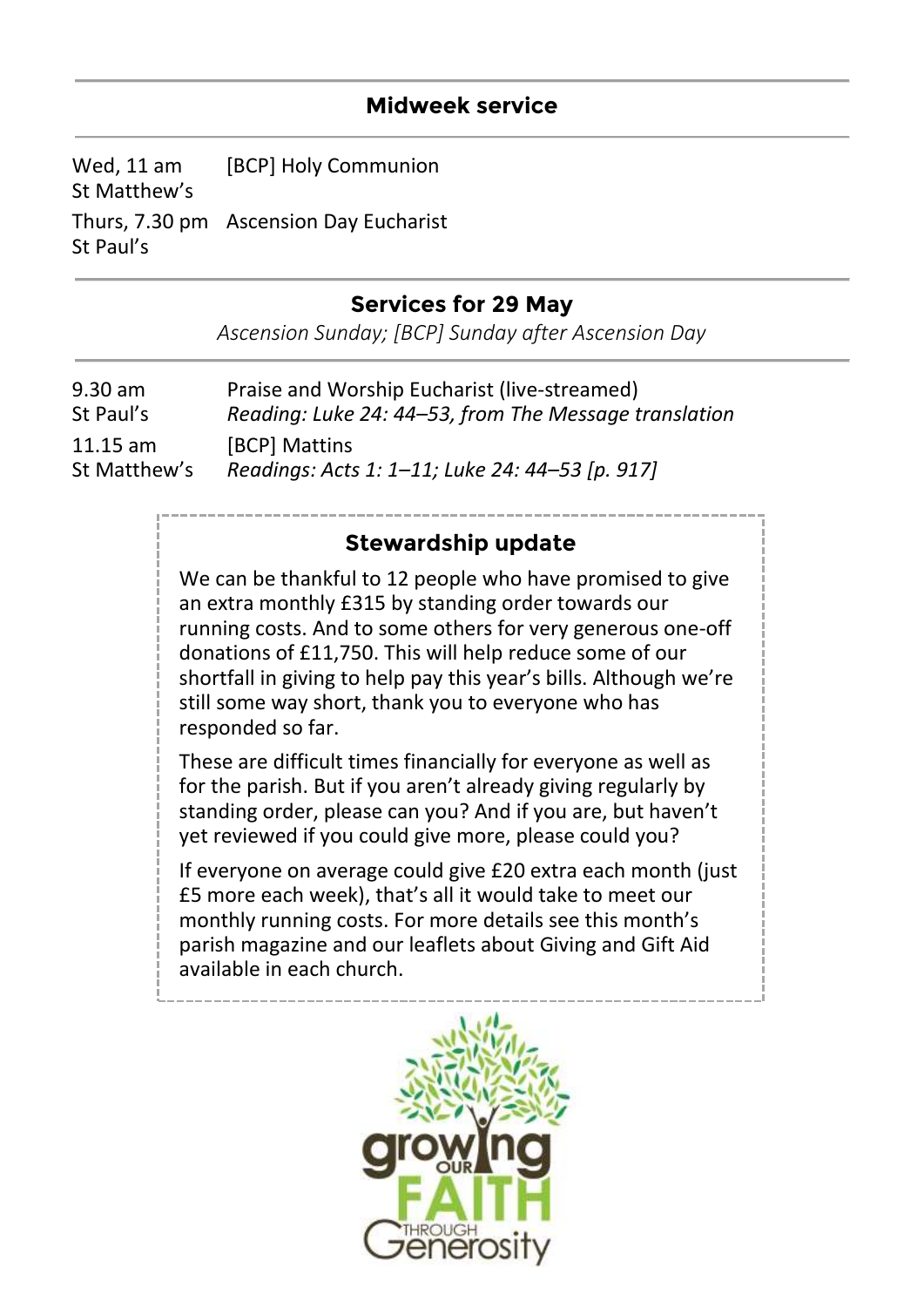# **Coming up**

*Youth club is back!*Today, 5.30–7 pm, for school years 3 to 7. Please join us for lots of games, great food and plenty of fun. If you're planning to attend, do let Mary Copping know if possible (youth@stmatthewstpaul.org, for catering purposes). Otherwise, please do just turn up.

*Annual Parochial Church Meetings (APCMs)* The annual meetings including elections of churchwardens, Deanery Synod representatives and PCC members will be held on Mon 23 May at 7.30 pm in the parish rooms. Our 2021 financial statements, which will be presented at the APCM, can be viewed at [https://stmatthewstpaul.org/wp-content/uploads/2022/05/St-Matthew-with-St-](https://stmatthewstpaul.org/wp-content/uploads/2022/05/St-Matthew-with-St-Paul-2021-annual-report-and-financial-statements.pdf)[Paul-2021-annual-report-and-financial-statements.pdf.](https://stmatthewstpaul.org/wp-content/uploads/2022/05/St-Matthew-with-St-Paul-2021-annual-report-and-financial-statements.pdf) Currently we do not have any lay representatives to the Deanery Synod (a one-year term until 2023 involves 3–4 synod meetings a year, plus PCC meetings). If you would like to know what is involved in being a member of the PCC, contact the Honorary Secretary, Nathalie Schulz (N.Schulz@btopenworld.com).

*Hampshire & the Islands Historic Churches Trust AGM* Tues 24 May, 7 pm, at Winchester Cathedral, followed by wine and nibbles. If you love historic churches or are thinking of volunteering as our new Ride + Stride rep (see below), this would be a good event to attend.

*Coffee Pot* pop-up café is open this Friday, 27 May, 10 am–noon at St Paul's, with toddler group parents and carers joining in and a play area set up in church. All welcome!

*Vox Humana free concert* at St Paul's, Sat 28 May, 7 pm. Local singers will join the Danish choir Vox Humana and Swedish bassist Anders Jormin to perform a range of new compositions, mainly by the choir's conductor Jakob Høgsbro.

*Fascinating 'green' webinars* During May and June the Church of England is offering a series of webinars on the environment, including: *31 May* Knowing your ant from your elder – why and how to record during Churches' Count on Nature, *6 June* Life on the edge: exploring the oceans through science and faith, *7 June* Finding our faith in trees, *8 June* Blooming and beautiful – flower-rich churchyards, *9 June* Sustaining church: using your church spaces for growing food and growing mission. Further details, including how to book, at [https://tinyurl.com/57m9w6x6.](https://tinyurl.com/57m9w6x6)

*Bring and share lunch*We had provisionally planned a parish meal at St Paul's on Sun 5 June as part of the Queen's Platinum Jubilee celebrations. Your clergy and churchwardens now feel that many people will be involved in street parties that day. Instead we will hold one on Sun 10 July as a warm welcome for Jonathan and Hilary Rowe.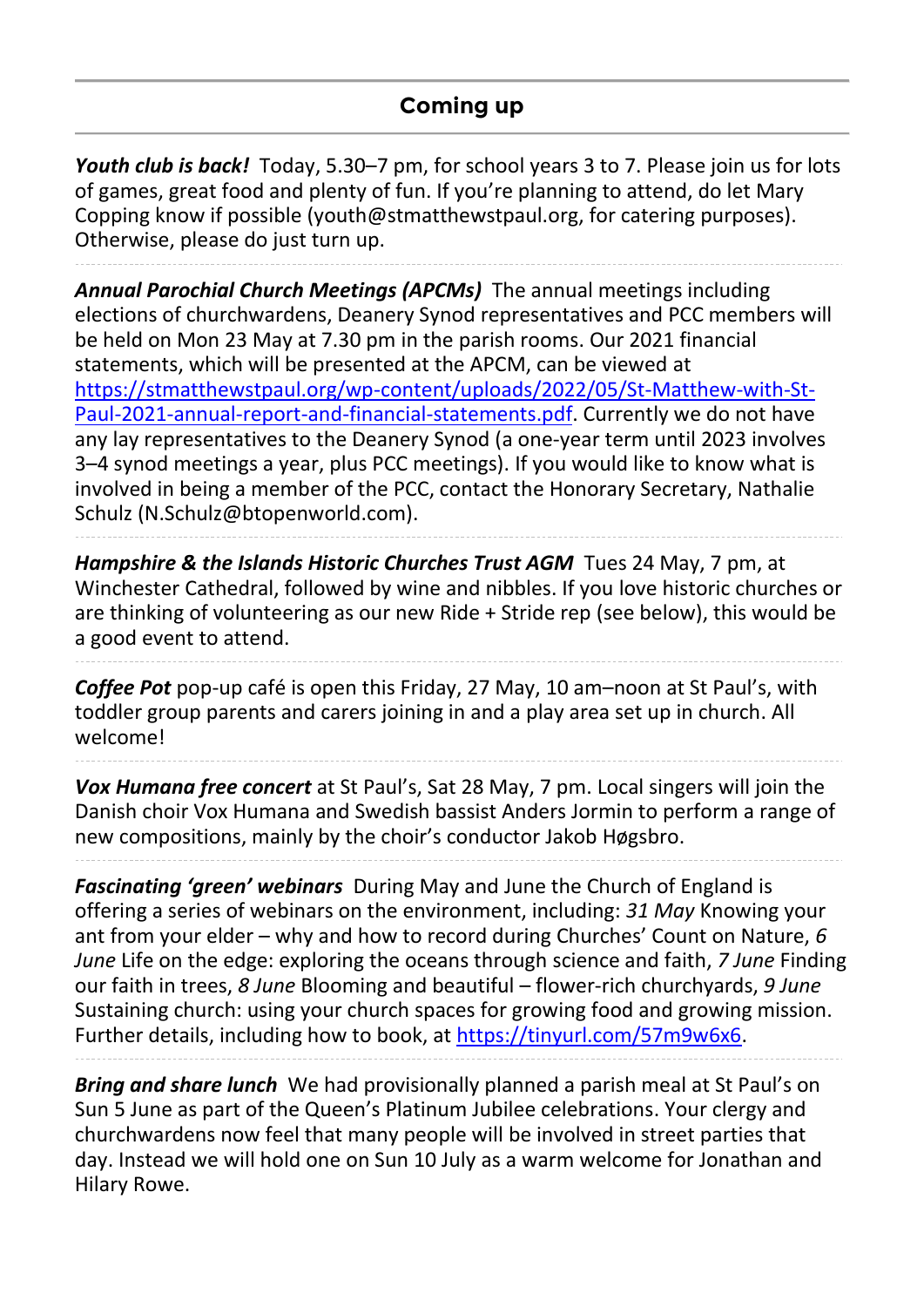# **Notices**

*St Paul's large metal offertory plate*If you have this for safekeeping or know where it is, please contact Mary Copping, youth@stmatthewstpaul.org, or one of the St Paul's churchwardens.

*Clothes donations – specific!*The Storehouse at Winchester Vineyard and Basics Bank request the following clean, good-quality clothes, particularly needed by new arrivals from Ukraine. Women's and men's T-shirts, casual trousers, summer coats, new underwear and socks. Men's shoes/trainers size 10 & 11. Take to the Storehouse, Unit A, Bar End Industrial Estate SO23 9NP, on Monday, Tuesday or Thursday, 10 am–noon. Or they can be dropped at Basics Bank Bulk Sorting, Gabare House, Winnall Valley Road SO23 0LD, Tuesday or Friday, 9 am–3 pm.

*Back-up support for Ukrainian guests* As more Ukrainians arrive in the area we are planning to offer support to them and their hosts. If you feel there's something you can offer (lifts, shopping trips, activities, accompanying to appointments, a quiet chat) please contact Barbara and Stuart Dorward on bjmd27@gmail.com. Hosts are often very busy with their jobs, families and Homes for Ukraine paperwork and will appreciate your help.

Requests for specific help will be both emailed and messaged via a small parish WhatsApp group, so send your email address or mobile number depending on how you would like to be contacted.

*Ride + Stride Co-ordinator* Many thanks to Heather Ellis for her hard work in this role over the past few years. Heather has now stepped down, so we are looking for someone to take up the reins. This involves some administration, and arranging volunteers to welcome sponsored walkers and cyclists to St Matthew's and St Paul's on the second Saturday of September each year, raising money for Hampshire & the Islands Historic Churches Trust. The role is rewarding, not hugely time-consuming, and the regional co-ordinator is always on hand to advise. Please contact Katy Palacio, admin@stmatthewstpaul.org.